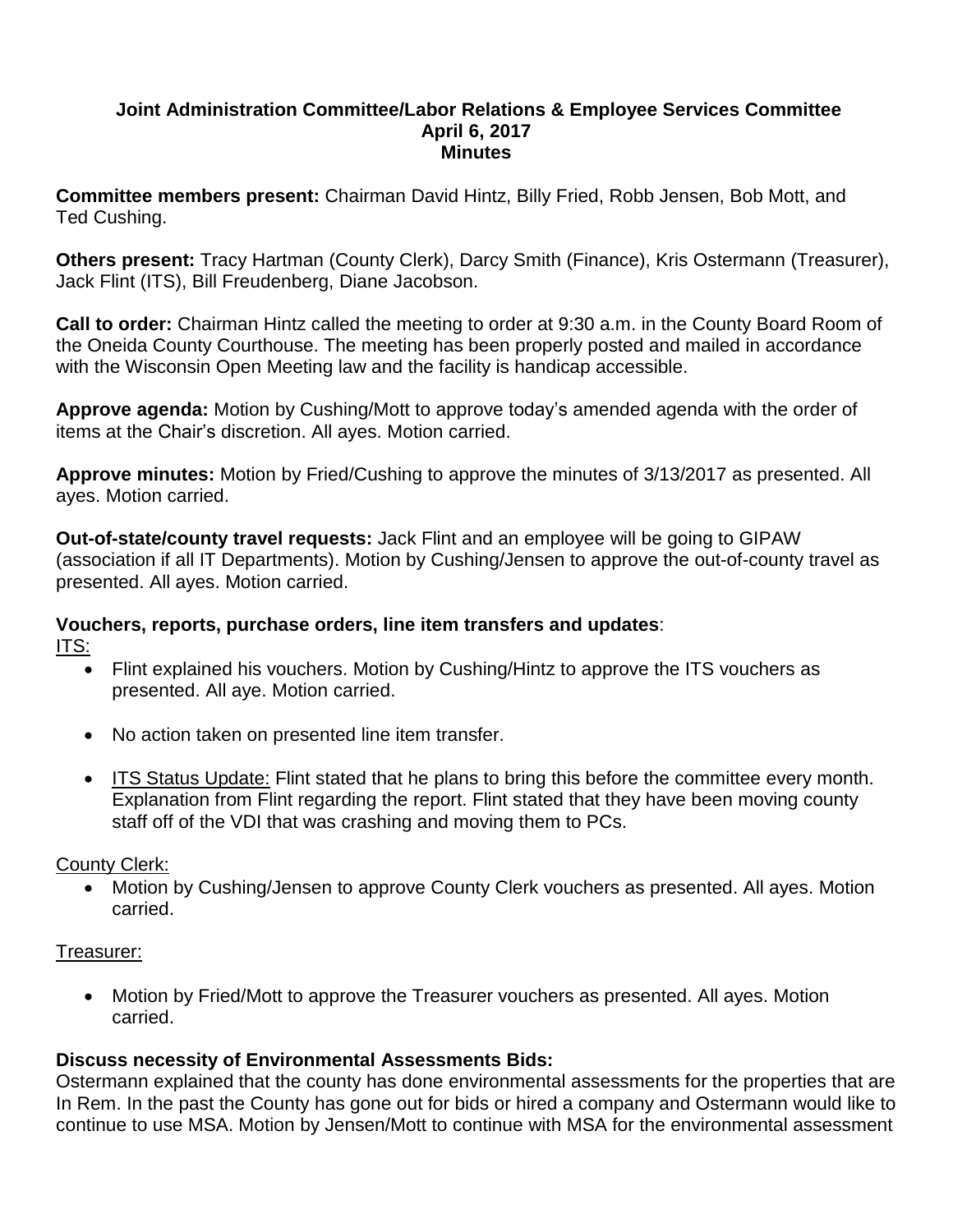bid of \$475/parcel and not go out for RFP until a later date. Ostermann explained the purpose behind an environmental assessment and how they are paid for. All ayes. Motion carried.

# Finance:

- Motion by Cushing/Jensen to approve Finance vouchers as presented. All aye. Motion carried.
- Smith distributed the General Investments Report to the committee. Discussion regarding the report and rates of returns on the investments.
- Smith presented various line item transfers to close out the 2016 budget. There were line item transfers for the Sheriff's Office, Land Information, Forestry Department, Clerk of Courts, Circuit Court Branch I, Circuit Court Branch II, County Board and Central Telephone. Smith explained and answered questions regarding each of the line item transfers requested. Motion by Mott/Fried to approve the line item transfers as presented. All aye. Motion carried.
- Smith distributed an updated 2016/2017 Contingency Budget. Discussion regarding the contingency budget.
- Resolution for line item transfers. Smith explained that this resolution covers any line item transfers that have occurred since last month and explained the current resolution. Motion by Jensen/Cushing to approve the resolution for line item transfers as presented. All aye. Motion carried.
- Resolution for overdrawn accounts. Motion by Cushing/Jensen to pass resolution referring to over-drawn accounts for County Board and central telephone and forward it to County Board for consideration. Hintz stated that this will not be a consent agenda item. All aye. Motion carried.

# **OCEDC Broadband Committee:**

Dave Noel gave a status update on where things are currently at in regards to broadband expansion grants and broadband service in the county. Noel passed out a handout explaining the funds received, people served and operational towers. Noel passed out a handout regarding their expansion plan and explained the plans. Noel explained the funds request and what they are asking for from Oneida County. Mott clarified the request and that this is for the 2018 budget. Mott suggested that this topic come before the County Board as a presentation in the future.

# **CDBG Proclamation of April as Fair Housing month:**

Motion by Mott/Fried to approve and pass onto the County Board. Jensen stated that this would be a consent agenda. All aye. Motion carried.

# **Advance to ADRC of the Northwoods:**

Smith explained that the State used to advance payment to the ARDC, however, they now hold payments for three months. Currently the county pays the bills for the ADRC until the State reimburses for past expenses. The ADRC is requesting a \$75,000 advance so that they can pay bills as they come in. Cushing stated that he believes this should be done but that other options should be explored. Mott suggested that this may be a good time to look at the structure of the ADRC and if it should become a county agency or merge with the Department on Aging. Smith explained how the money works and how Oneida County is the fiscal agent. Smith explained that this is more of a lifetime loan versus an advance. Freudenberg questioned why the tribes that are a part of the ADRC aren't being requested to help fund this. Cushing would request that it is kept the way it is until January 1<sup>st</sup> to give the County time to research it. No action taken.

# **Meeting Attendance Policy/Procedures for County Board Members**